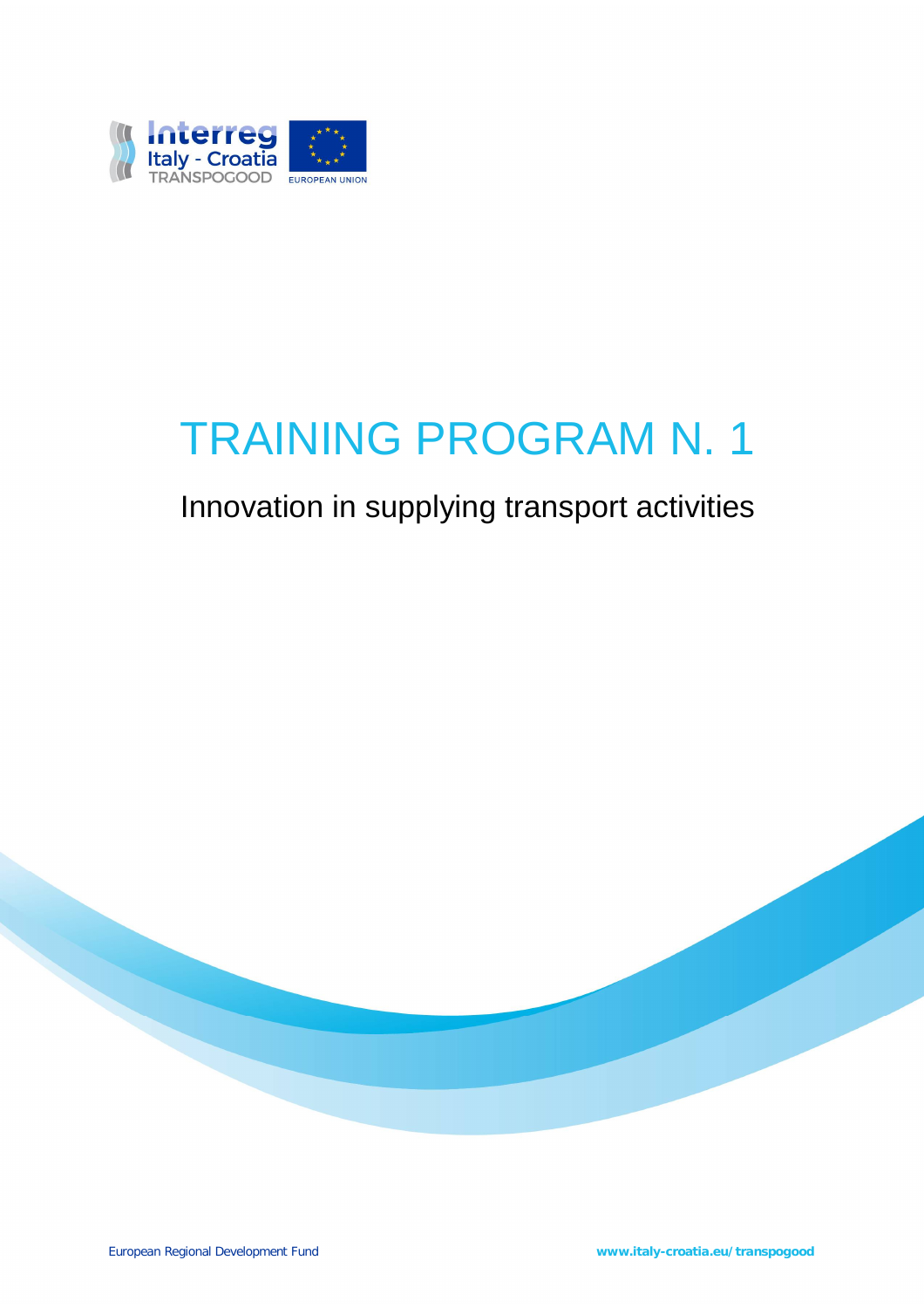

| WP $n^{\circ}$ :     | 5                                                 |
|----------------------|---------------------------------------------------|
| Task $n^{\circ}$ :   | 5.3                                               |
| <b>Deliverable</b>   | D.5.3.4 Training programme for managerial figures |
| Author(s):           | CFLI - Marco Della Puppa                          |
| <b>Contributors:</b> | Feedback and comments from partners.              |
| Type:                | Document to be shared with project stakeholders   |
| <b>Revision:</b>     | Draft 1                                           |
|                      | Version 2 - final                                 |
| Due Date:            | 06-2019                                           |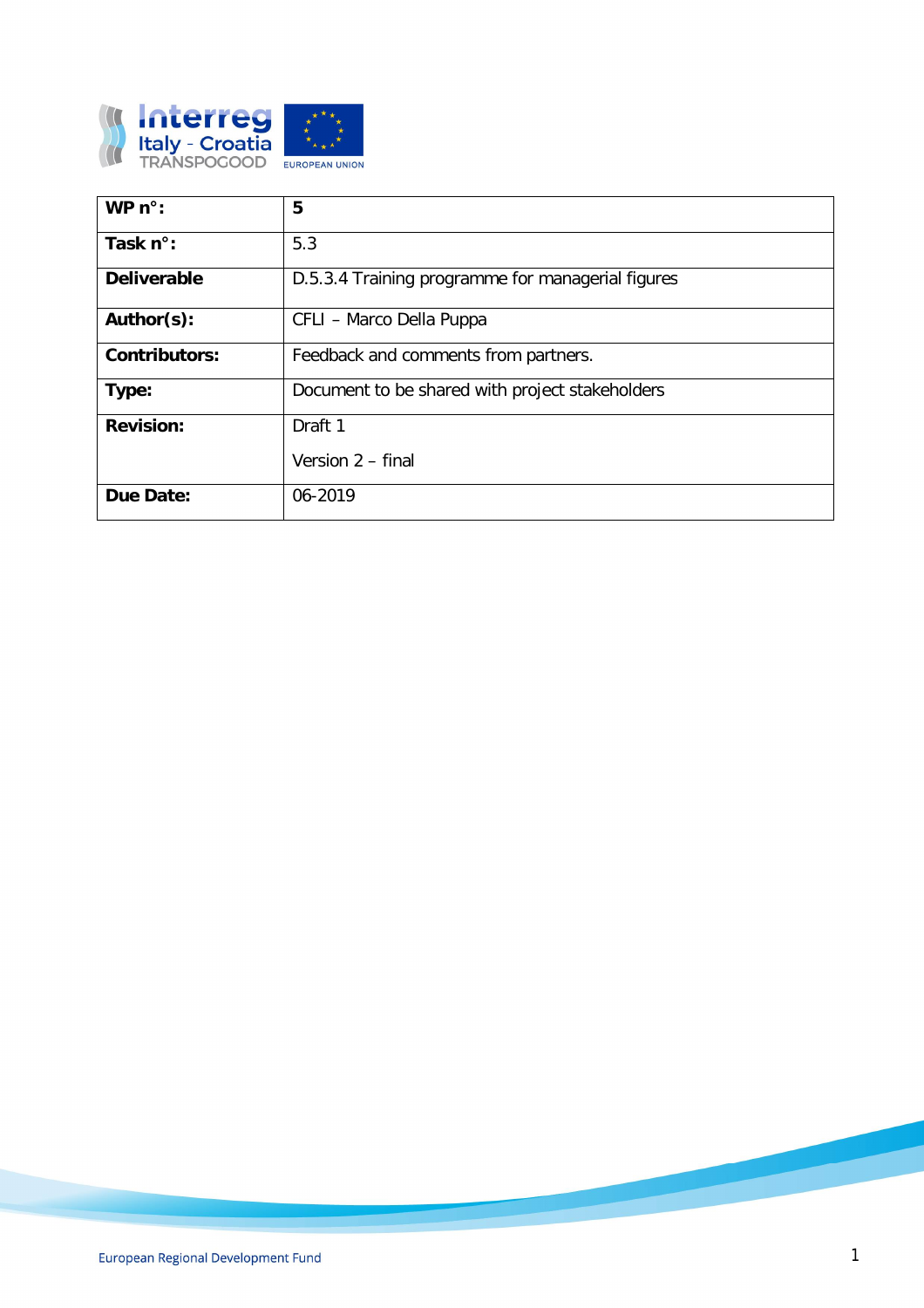

## Sommario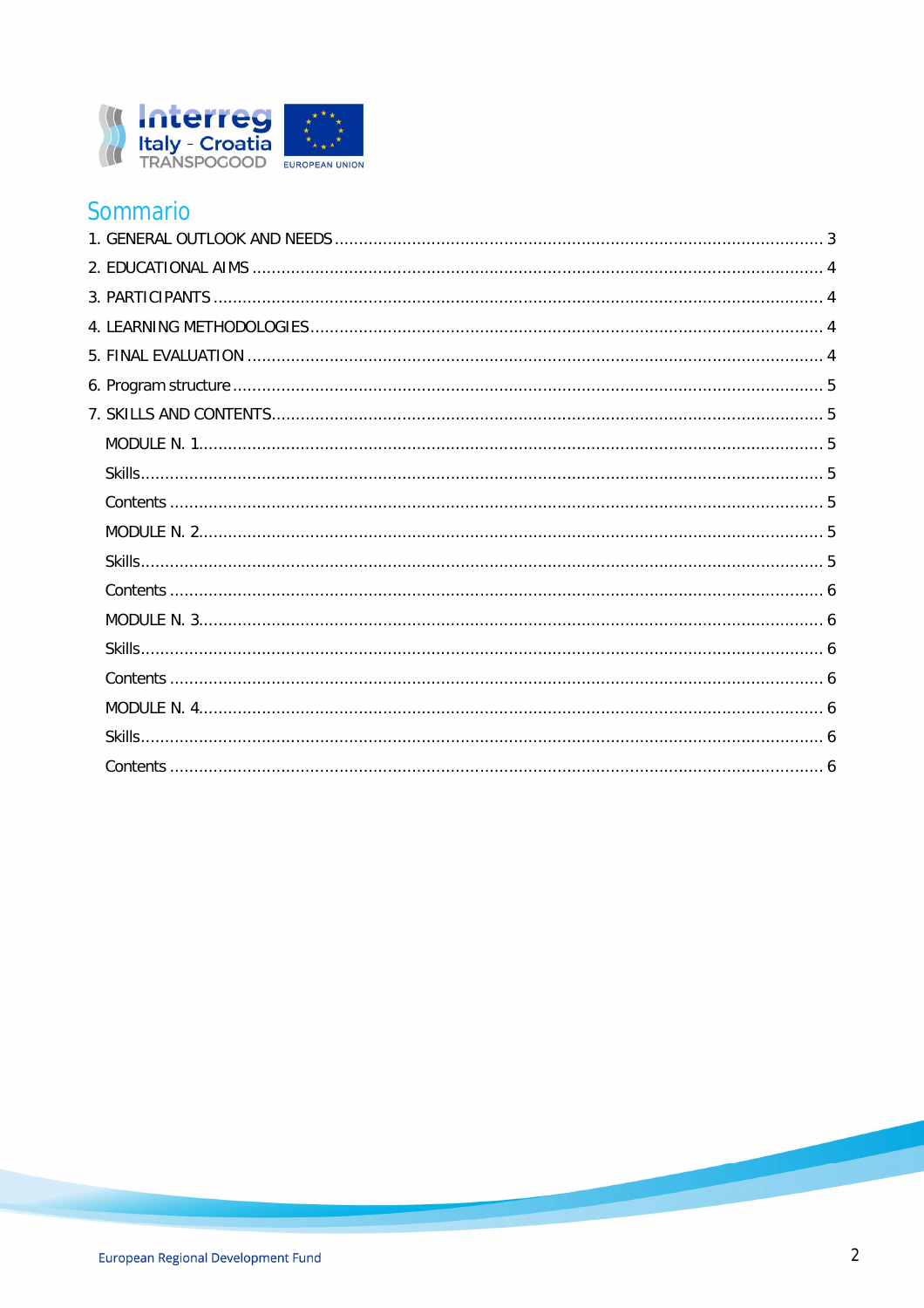

## 1. GENERAL OUTLOOK AND NEEDS

With revenues higher than 80 billion euros, increasing volumes and employed, Italian's Contract Logistics sector in 2018 has seen an increase if compared to 2017 in a scenario where it is growing since 2013 (Source: Contract Logistics Observatory, School of Management, Politecnico di Milano). It is a dynamic sector that looks at innovation such as Industry 4.0, the adoption of logistics softwares, the implementation of innovative services, the use of digital platforms to match demand and supply and the growing adoption of hardware tools.

Nowadays one of the areas affecting firms' competitiveness where Contract Logistics is widely used refers to transport activities and their sourcing processes.

Preceding the actual purchase of goods and services, sourcing facilitates the full life cycle of procurement by analyzing how a company spends its money on those assets. This includes identifying and selecting opportunities to reduce expenses using knowledge of the external markets and about the company's needs, negotiating, managing and monitoring contracts for goods or services. Specifically, sourcing includes tools that facilitate internal (buyer) and external (supplier) communication and the contracting process. All businesses need supplies and generally are spent 50% and sometimes as much as 70% of their budget for them.

Starting from this short introduction it becomes clear that in an even more competitive environment for firms it is necessary to properly define, manage and control transport activities and their related strategic sourcing processes. This can be carried out rethinking business processes particularly those referring to purchasing logistics services which can be better carried out whether supported by the use of specific innovative platforms.

In this sense when speaking about changing business processes and using innovative platforms the focus goes to e-Sourcing. E-Sourcing is basically performing most, if not all, of this process electronically, consolidating proposals, quotes and bids from various suppliers in one central information hub for ease of comparison. In its most basic definition, e-Sourcing is locating those goods or services and, once set up with suppliers, being able to purchase them with pre-negotiated terms and conditions using electronic tools. This is extremely helpful in minimizing non-compliant expenses and realizing budget savings.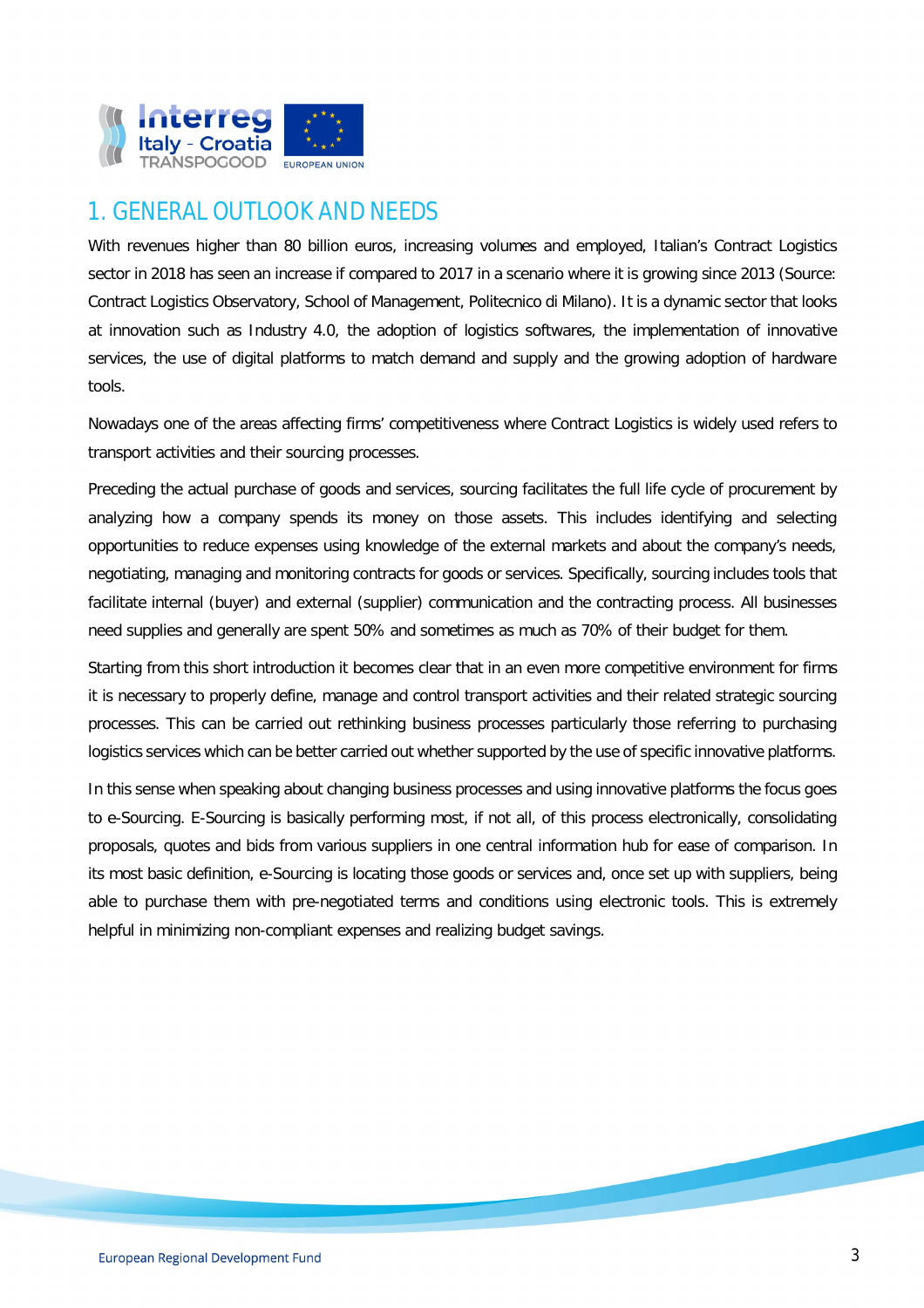

## 2. EDUCATIONAL AIMS

The transport and logistics services market is a strongly dynamic and competitive one where there is an even increasing number of Italian and foreign operators. Even at first sight the specific offer's characteristics may look similar, approaching the sector with an higher attention it is possible to see that there are a lot of peculiarities making one operator different from another (e.g.: performed service, served markets, fleet, equipment, industrial sectors served, etc.) and contributing at significantly differentiating the offer. This complexity generates the need, for those who have to deal with the transport services' purchase, to have a clear view of the supply market and about the availability of innovative tools (e.g.: outsourcing platforms) that can be used when selecting a supplier able to provide that or those services that best meet firm's needs.

The training program aims at providing interpretation and concrete tools useful to design the transport purchase process through innovative e-sourcing solutions and to improve its execution.

### 3. PARTICIPANTS

The program is addressed to all those professionals in the field of purchases, supply chain and logistics that are interested in studying the issue of purchasing transport services as SMEs' purchasing managers, supply managers, logistics managers, indirect material buyers, service buyers senior and junior logistics services' buyers, etc. The participants will learn which the purchase process drivers' are, they will be able to carry out market researches matching their needs and to analyze the following results, they will learn about the main innovative e-sourcing tools whose use will enable them at building a tender for supplier's selection.

## 4. LEARNING METHODOLOGIES

Lectures, role play and simulations

## 5. FINAL EVALUATION

At the end of the training program participants' knowledge will be evaluated using a multiple-choice test prepared by the teachers based on the topics dealt with during the lectures.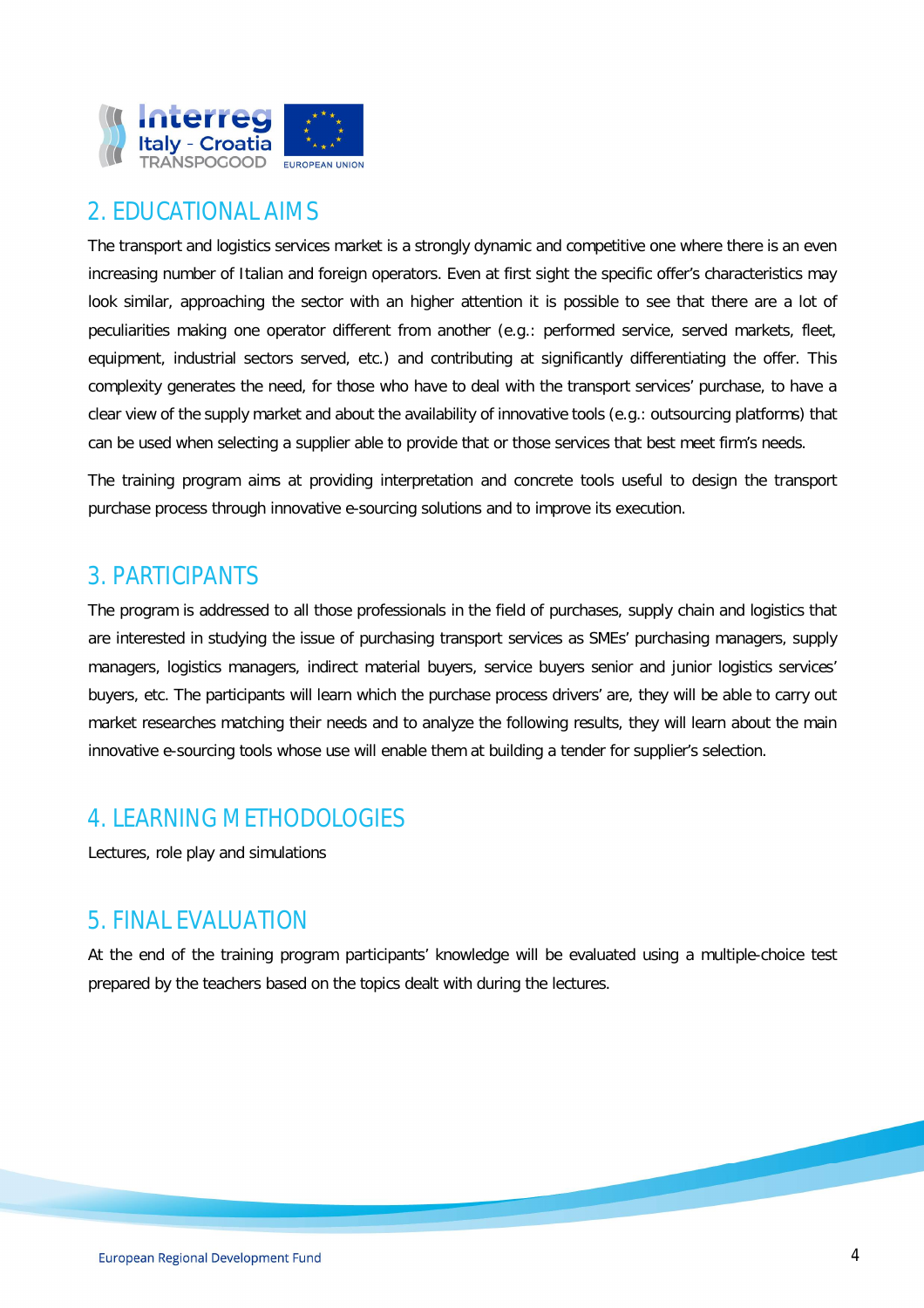

## 6. PROGRAM STRUCTURE

| <b>MODULE N.</b> | <b>TITLE</b>                                       | <b>HOURS</b> |
|------------------|----------------------------------------------------|--------------|
| 1                | The purchase of transport services                 | 8            |
| $\overline{2}$   | Market mapping and scouting process                | 8            |
| 3                | Suppliers' choice and tender design                | 8            |
| 4                | Tender implementation: web-based methods and tools | 8            |

## 7. SKILLS AND CONTENTS

#### *MODULE N. 1*

#### *Skills*

Knowledge of purchase process' phases; logistics services' market strategic approach; normative, legal and contractual references; needs identification.

#### *Contents*

Transport services industrial cost structure; purchasing process stages; market strategic approach; normative, legal and agreement basics; qualitative requirements practical constraints and needs identification and description; classification of services by Kraljic matrix.

#### *MODULE N. 2*

#### *Skills*

Knowledge about transport services' supply market, suppliers classification and management; definition of suppliers' selection criteria; providers' market research.